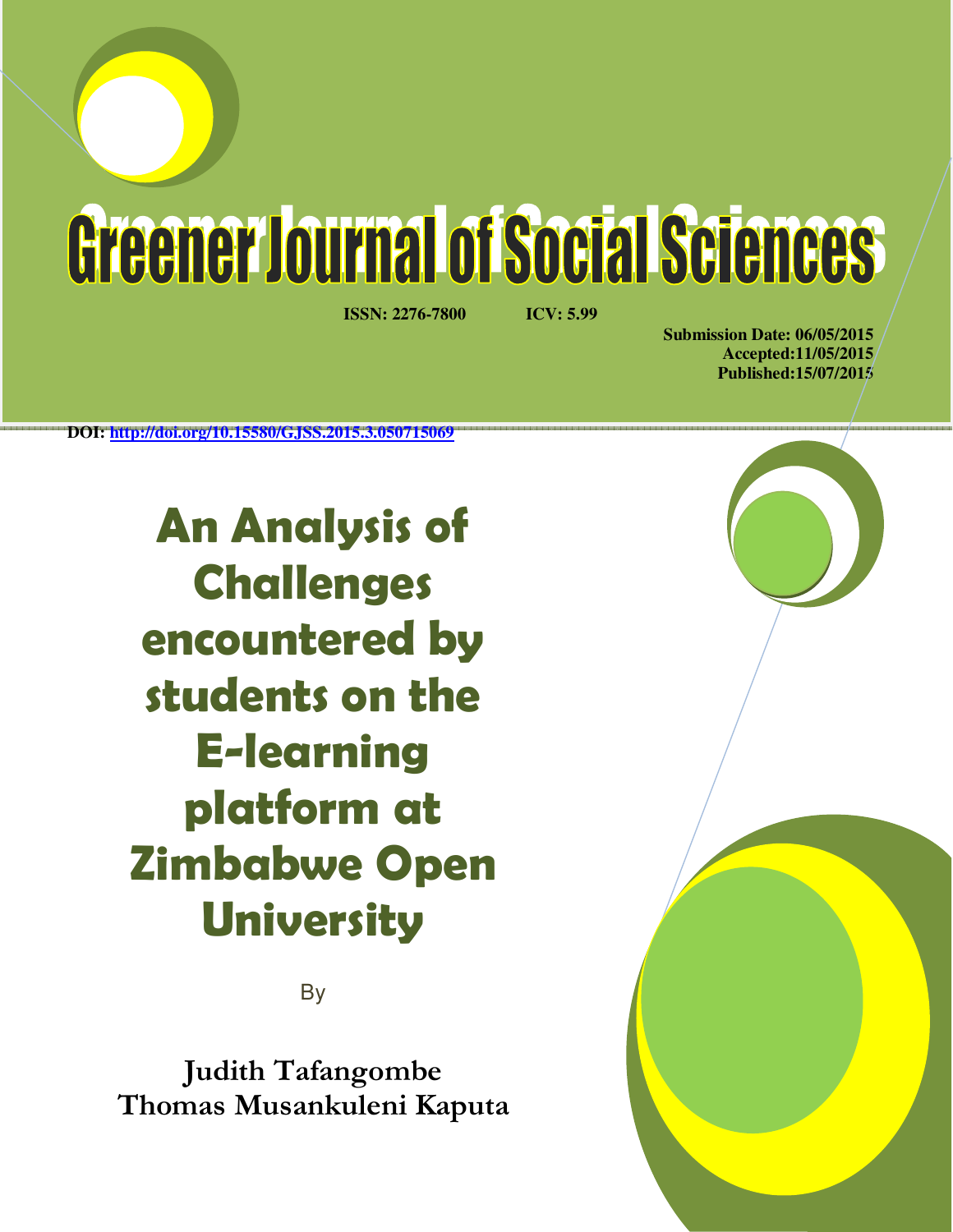*Research Article (DOI http://doi.org/10.15580/GJSS.2015.3.050715069)* 

# **An Analysis of Challenges encountered by students on the E-learning platform at Zimbabwe Open University**

# **Judith Tafangombe and Thomas Musankuleni Kaputa\***

Materials Development Uni, Zimbabwe Open University, Zimbabwe, judithtafa @ gmail.com Disability Studies and Special Needs, Zimbabwe Open University, Zimbabwe, kaputatm @ zou.ac.zw

\*Corresponding Author's E-mail: kaputatm@ zou. ac.zw

# **ABSTRACT**

**The philosophy of distance education is that it removes barriers to learning. Individuals learn what they want, when they want, and where they want. All this freedom is accomplished by a variety of technologies. Hence technologies in printed and non-printed formats can be used. This study focused on the challenges that students encountered on the E-learning Platform at the Zimbabwe Open University (ZOU). The study used a qualitative approach using a case study design. Structured interviews and document analysis were used to collect the data. According to Flick (2009) these enables the generation of appropriate descriptive information on the phenomenon under study. Purposive sampling was used identify the students; lecturers from the four faculties of the ZOU who have used the e-platform Key informants from the Information, Communication Technology (ICT) department of ZOU were also interviewed. The findings of the study show that ODL students face challenges when accessing the e-platform. Students, lecturers and even most ICT personnel do not have the capacity to use the myVista internet based programme. This is an e-tutoring programme which allows learning to occur between the student and the tutor on line. The study recommended as a priority that all students, lecturers and key ICT personnel be trained in the use of the e-platform especially the myVista programme. ZOU should put in place a policy on how e-tutoring should be conducted. This would help to make the e-platform materials student friendly. Furthermore there is need to improve students' computer literacy skills.** 

**Key words: distance education, technologies, e-learning platform, e-tutoring***.* 

#### **1. INTRODUCTION**

Open and Distance providers should consider the extent and manner of support they offer to learners. All learners no doubt need access to some kind of a tutor to help them through their learning process. A variety of technologies can be used to deliver knowledge to students, examples of these technologies are the printed and non- printed formats. The use of variety media should enable students to have a variety of learning experiences in order to assist them in their understanding of the printed course materials (Keegan, 1995; Greenberg, 1998).The use of various media is intended to address the diverse learning needs and styles of the large number of students (Moore & Kearsley, 2005). In most educational settings the e-learning platform has assisted in providing an avenue of some kind of modern learner support. More so the advent of widespread domestic access to the internet has dramatically altered educational providers' views of ODL. The e-learning platform uses technologies to transport information to students. Technologies can be in form of print or non print formats.

In ZOU the most commonly used technologies are both print and non-print modes. Taylor (2001) identifies the multimedia model in distance education as being based on the print mode. It is from the print mode that learning materials can be in print, audiotapes, CD Rom, videotapes or computer- based learning. The computer- based learning platform is being handled by the ZOU Information, Communication Technology (ICT) department in conjunction with other departments and faculties. Effective communication is the heart of open and distance learning and technology provides the key to connectivity (Peraton, 1991).ZOU has enhanced students and tutors access to computers by having computer laboratories throughout its regions. ZOU has also provided a credit scheme to fulltime tutors resulting in many tutor acquiring laptops. Thus e-learning platforms are supposed to promote interactions such as between: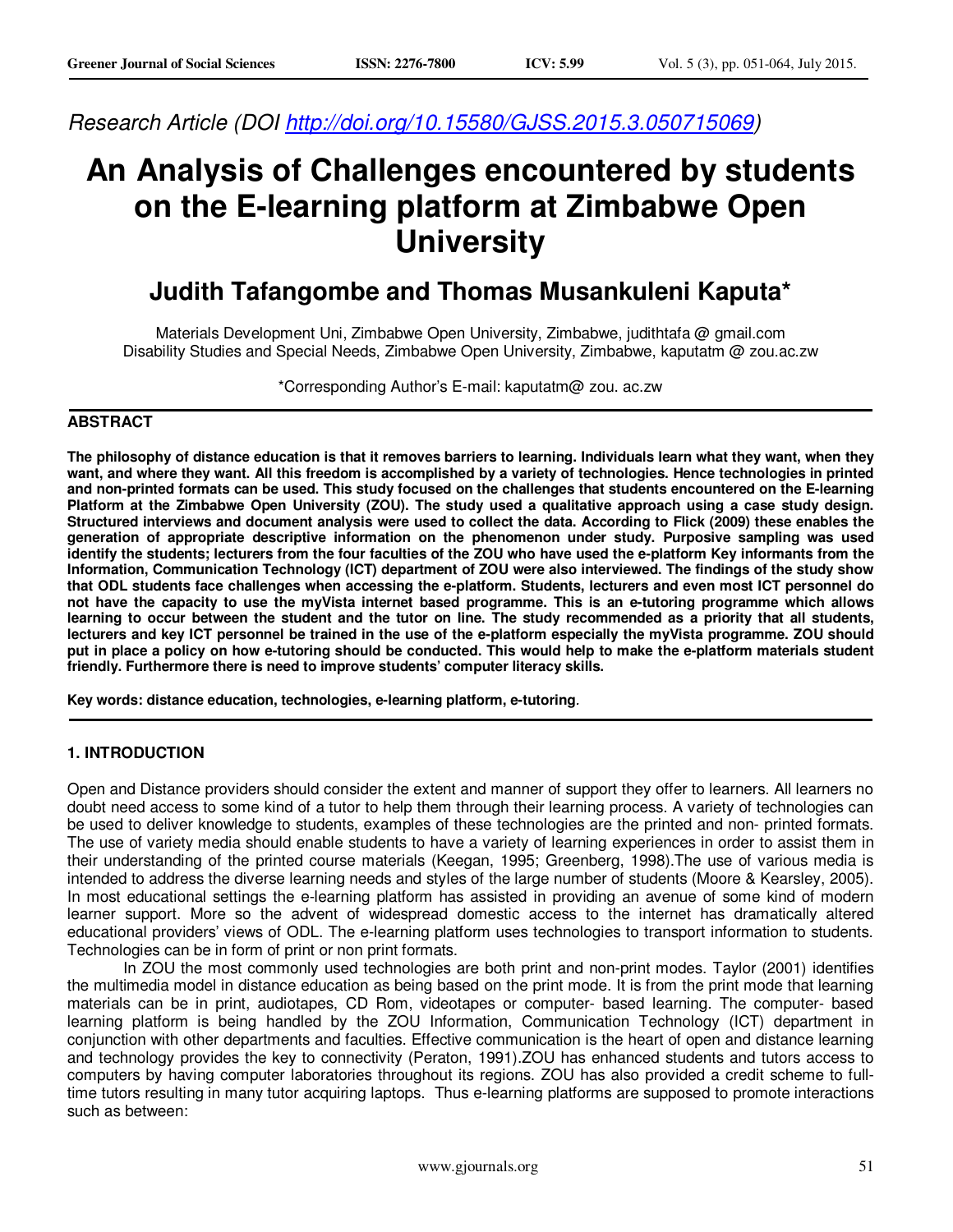- Institution and learner:
- Learner and content;
- Learner and learner;
- Learner and society.

The above interactions no doubt promote problem solving platforms which are needed by a distance learner (Burge, 1988).

Zimbabwe Open University (ZOU) is not lagging behind in developing a multi-media platform. It has an Information Technology Department which caters for the computer needs of the university. There are computer laboratories in every region which can be used by the students and staff. It is against this background that the researchers wanted to analyse the challenges encountered by ZOU students on the E- learning platform. This would help to improve service delivery to its students.

# **2. STATEMENT OF THE PROBLEM**

Open and distance learning can be promoted by various technologies in the form of print or non print formats as once mentioned. Among the non- print format is the e-learning platform and ZOU has availed such a platform in nearly all the regional centre. There is need to establish the types of challenges ZOU ODL students face. Hence the following main research question was posed: What are the challenges encountered by ZOU students on the E- learning platform?

# **3. PURPOSE OF THE STUDY**

The study sought to identify and analyse the challenges encountered by ZOU students on the E-learning platform and present suggestions to enhance learner support.

# **4. RESEARCH QUESTIONS**

The study was guided by the following research questions:

- 1. What is the level of awareness of ZOU students towards the e-learning platform?
- 2. Have students been trained to use the e- learning platform?
- 3. What challenges do students face on the e-learning platform?
- 4. What are the solutions to these challenges?

# **5. REVIEW OF RELATED LITERATURE**

This review focuses on technologies; the theory underpinning e-learning; benefits of the e-learning platform; challenges and solutions.

# **5.1 Underlying theory of e-learning**

According to Banget (2004) cited in Mason and Rennie (2006) the majority of web-based courses today are designed using constructivist educational principles. This constructivist theory is learner focused. The learner interacts with content and events there by understanding ideas and events. As a result the learner finds solutions to problems by actively participating in discussions with others and getting instant feedback. Thus the constructivist principles in elearning boost independence and self- reliance to learners resulting in building learners confidence and skills. Construct-based models frequently used on online environments are:

- Situated learning
- Problem-based learning
- Communities of practice
- **Simulations**

(Mason and Rennie, 2006)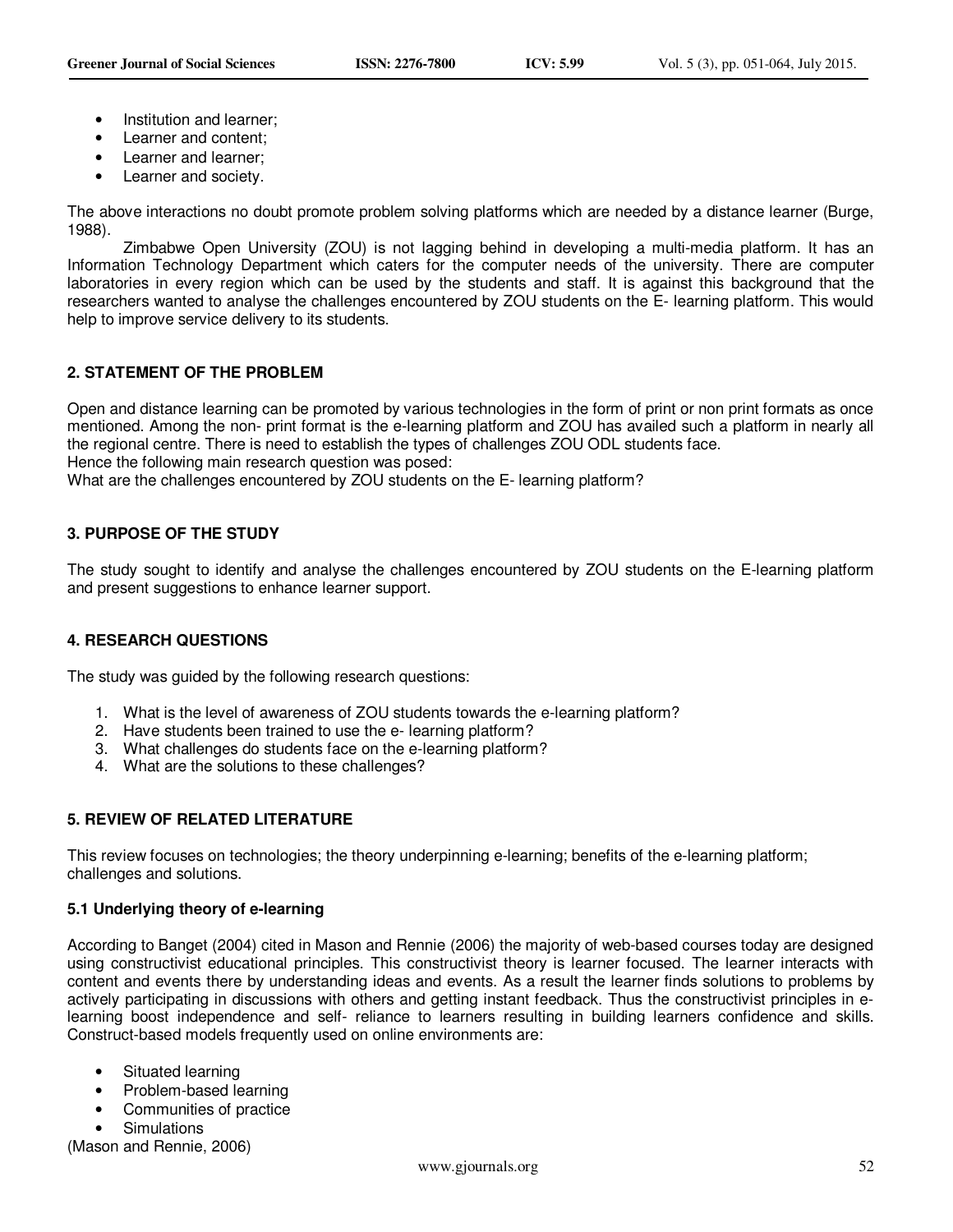#### **5.2 Situated Learning**

Situated Learning implies that learning is situated in a society (Lave and Wenger, 1990 in Mason and Rennie, 2006). There is social interaction which enables the learner to acquire some behaviors during the learning process.

#### **5.3 Problem based learning**

This type of learning challenges students to learn to work cooperatively in groups in order to seek solutions to real world problems. Thus the approach enables students to think critically and analytically to find appropriate solutions to the problems.

#### **5.4 Communities of practice**

This learning is characterized by a common purpose where learners collaborate to solve problems or to create. This need not be intentional. In e- learning organizers may initially plan for it but when learners get on to the platform it may end up developing a life of its on. Online students develop knowledge through interaction with others and members develop a sense of belonging and mutual commitment. They become more active and engaged with the culture.

#### **5.5 Simulations**

Simulations are mimicries of everyday activities placed on the e-platform. These are derived from models of real life situations or activities. Simulation provides interactive multi-media presentations that explain difficult concepts. Learners can experience some scenarios without any risk. The use of virtual reality is one form of simulation which is now popular on the internet to teach and as entertainment.

#### **5.6 What is E-learning?**

Naidu (2006) defines e-learning as the use of linked information, communication and technologies (ICTs) in teaching and learning. Manson and Rennie (2006) have cited relevant features of the e-learning platform as:

- need to update knowledge and skills
- need to retrain
- need to keep informed of current issues on the internet

Thus the definition focuses on the content, some communication and some technology. It covers a wide range of applications such as web-based learning, computer-based learning, and virtual classrooms, digital collaboration audio and video tapes CD-ROM. Penteliuc-Cotosman (2006: 196) says that it:

- 'Provides Instant response to student input
- Records analysis and reacts to the student
- Stores and manipulates information
- Controls and integrates a wide range of media
- Serves many students simultaneously.'

According to Mason and Rennie, (2006), it is the use of network technologies to create, foster, deliver and facilitate learning all the time. In addition to above criteria the following features in Table, 1(Mason and Rennie, 2006) have been identified.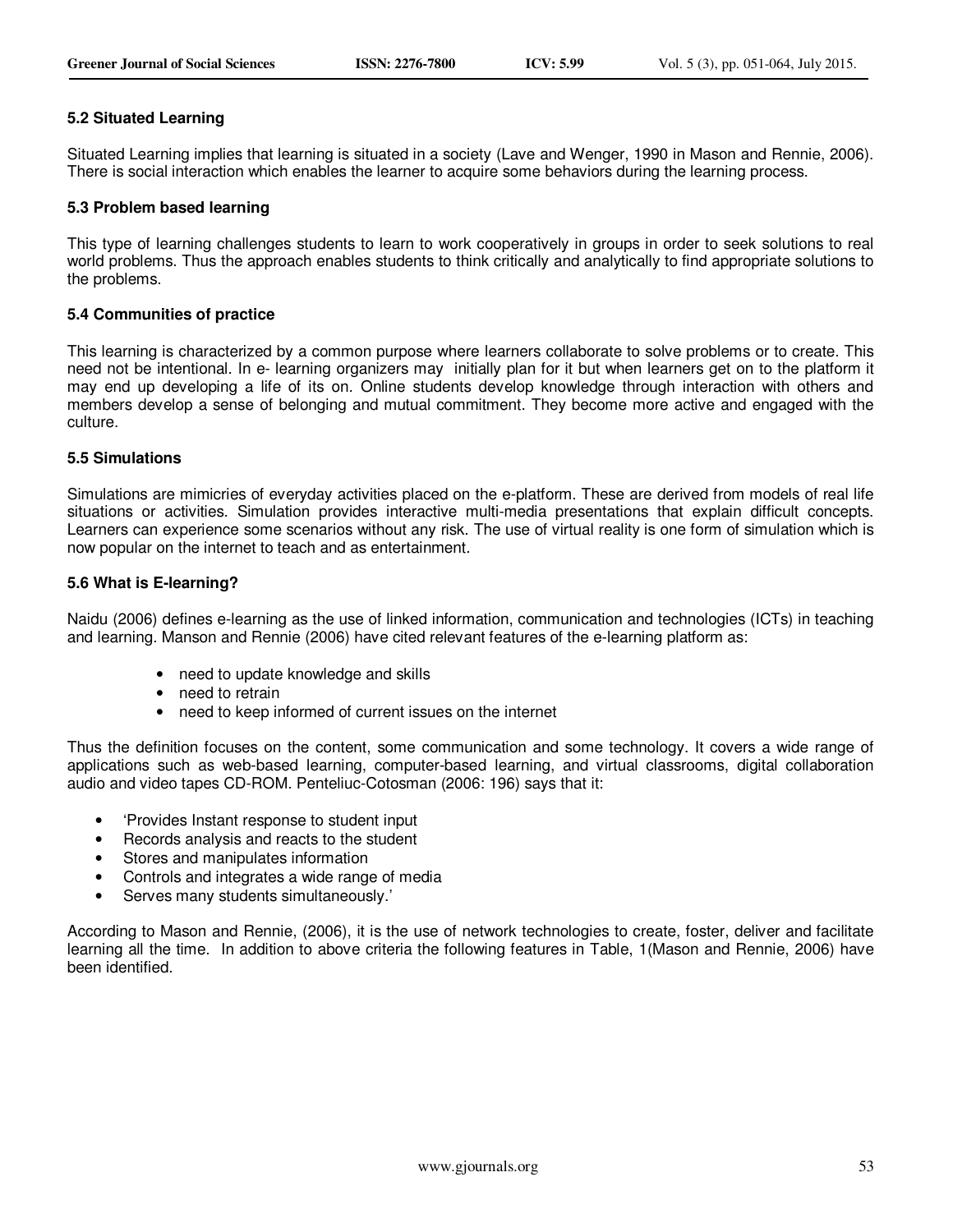|                                                   | Table 1: Features                                                                                                                                            |
|---------------------------------------------------|--------------------------------------------------------------------------------------------------------------------------------------------------------------|
| <b>Features</b>                                   | <b>Examples</b>                                                                                                                                              |
| Communication between tutors and<br>students      | E-mail, virtual chat facilities supporting various<br>types of communication<br>synchronous<br>and<br>asynchronous, one to one, one to many, many to<br>many |
| summative<br>Self-assessment<br>and<br>assessment | Multi-choice assessment with automated marking<br>and immediate feedback                                                                                     |
| Delivery of learning resources and<br>materials   | Through the provision of learning and teaching<br>materials, video clips, links to other web resources                                                       |
| Shared work group areas                           | Allows designated groups of students to upload<br>and share files as well as communicating<br>with<br>each other                                             |
| Support for students                              | Could take the form of communication with tutors<br>or other students, provision of supporting materials<br>such as course information                       |
| Student tools                                     | Individual student web pages,<br>drop<br>boxes.<br>electronic diaries and calendars                                                                          |
| Management and tracking of students               | Usernames and passwords to ensure students can<br>access the course                                                                                          |
| Consistent and customizable look and<br>feel      | A standard interface that is easy for students to<br>understand and use Courses can be individualized<br>with colours, graphics and logos                    |
| Navigation structure                              | Structured delivery structure supported by standard<br>navigation toolbar                                                                                    |

Taken from Mason and Rennie (2006)

E-learning is one of the most recent and significant developments in open and distance learning. It is uses very powerful technology of the internet that enhances the flexibility of study and quality of communication between the ODL teacher and the learner. Gunawardena (1992) cites that on this platform the learner is connected to several resources such as other learners, the library and other databases thus the learner is constantly in touch despite the distance. In this scenario the role of the teacher is to be a facilitator linking learners to other resource empowering learners to control their own learning experiences. Thus learners must be taught how to use electronic networks as well as a collaborative learning network to enable students to teach and assist each other without depending on the teacher. Learners are exposed to use self-directed skills that empower them to take charge of their learning experiences.

# **5.7 Production of Learning Materials on E- learning Platform**

There is a current wave in ODL building up towards the generation of technologies that provide the use of multimedia (Penteliuc-Cotosman, 2009). According to Gunawardena (1996) the providers and the users should be competent in the use of communications media. Hence they should have the ability to:

- Interface with technology
- Clearly understand the unique strengths and weakness of each media
- Use the medium to communicate with teachers or other distant learners.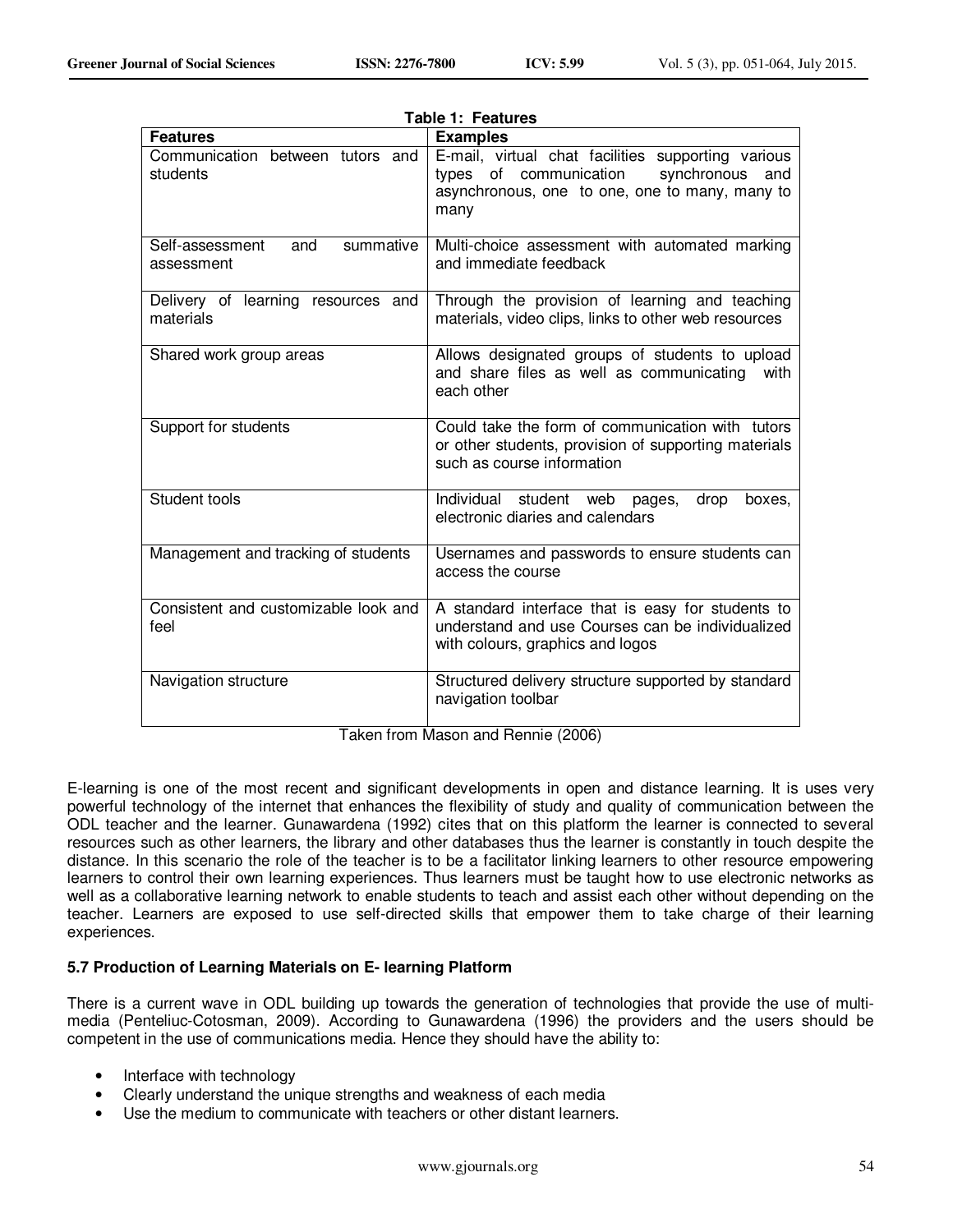A deliberate attempt has been made at ZOU to fulfill the above abilities. It has computer labs in all its regions indicating the existence of the e-learning platform. It is also in the process of providing course materials and communicating with students on them to improve the quality and effectiveness of learning.

#### **5.8 Principles of E-learning**

Anderson and McCornick (2005) identified ten principles of E- learning as:

Principle1: Match to the Curriculum

A programme should have an appropriate curriculum with clear objectives as well as appropriate content and appropriate activities.

Principle 2: Inclusion

The physically challenged, different social, ethnic and gender groups can be supported by e-learning. E-learning is designed to allow students to be in charge of their own learning. The platform supports aids such as braille, magnifying glasses etc.

Principle 3: Learner engagement

It enables more learner engagement more often with more choices (Robinson, 2008: Chokri, 2012). The interface is friendly and accessible. Students are kept informed of their status at all times

Principle 4: Innovative Approaches

Creating a personalized learning environment that challenges students to practice problem-solving, share and present ideas thinking and learning.

Principle 5: Effective learning

The E-learning platform offers an individual learning plan. It provides learner autonomy and encourages collaboration. Students can easily collaborate with fellow students, teachers, administrators, to satisfy their educational needs.

Principle 7: Real time It allows frequent testing and the immediate provision of feedback to learner (Naidu 2006).

Principle 8: Promotes learning

It never stands in the way of learning

Principle 9: User friendly

Ease of use thus it needs no training

Principle 10: Cost effectiveness

Reduces administration costs, instructional costs and increasing students engagement.

#### **5.9 Advantages of the E-learning platform**

E-learning has brought about many advantages to ODL (du Plessis, 2012). The internet has made it possible for the delivery and interaction in and with course materials. Du Plessis (2012) points out that able to access materials whilst they are outside the university. Hence in ZOU student are able to access some information for example examination results, timetables, tutorial letters and so on. Thus providing s one type of learner support which a distance learner needs. More so prospective students can come on board by registering on line. For example ZOU's Virtual Region provides such a facility. Students no doubt, can study anyway any time.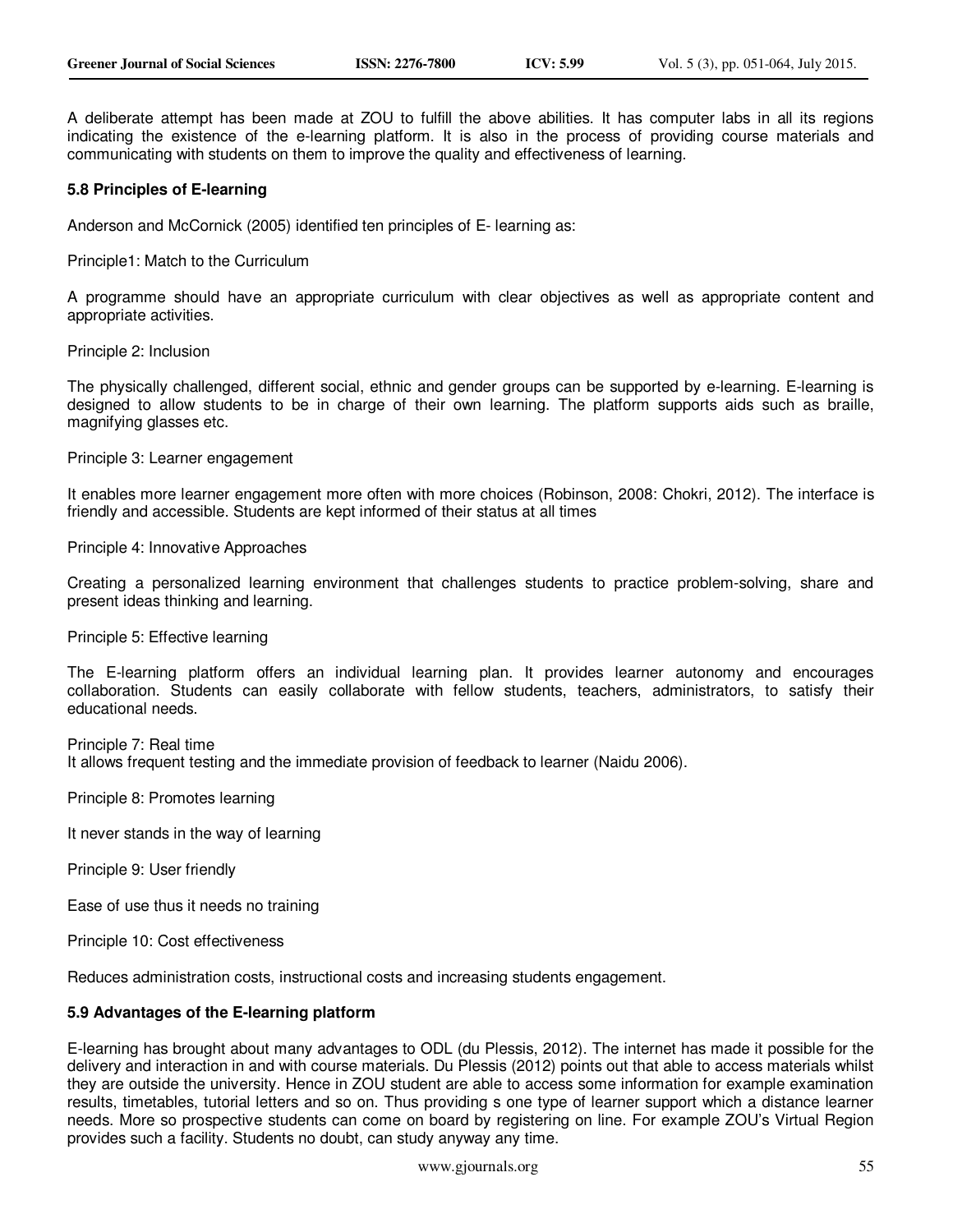Some studies have high lighted the benefits of e-learning being based on three levels (Planty, M., Hussar, W., Snyder, T., Kena, G., KewalRamani, A., Kemp, J., Bianco, K., Dinkes, R., 2009)

# *5.9.1 First level benefits*

Hall (1995) cites that e-learning has the ability to significantly reduce costs. Firstly learning materials are delivered on the desktop. This results in less down time to travel and attend learning events let alone the savings on cost to travel and subsistence costs. Learning activities can also be done on mobile devices. Secondly online delivery of learning materials results in lowering printing and distribution costs. Furthermore digital delivery is easier and cheaper. It is also faster to update learning materials on the e-platform than on the printed format. There are also lower tutor and classroom costs. However while the e-learning platform is expensive to develop the benefits listed above indicate the cost saving measures attached to it. Blended learning is also practiced on the e-learning platform. Students have part of their learning in the classroom setting and another part o the e-learning platform. The learner is given time to do more productive work on his own on the e- learning platform. ZOU offers six hour tutorials per programme as part of the class room setting and the e-learning platform is being developed to cater for the other part of learning.

#### *5.9.2 Second level benefits*

Besides the cost-saving aspect of e-learning, it is also effective in terms of knowledge retention and improvement in learning. Chou, Lin, van't Hooft and Lin (2008) point out that they are pedagogical values in the form of collaboration, peer evaluation and ICT skills improvement. In addition self-paced learning materials leads to higher retention rate as the learner digests the content at his/her own pace rather than the tutors pace. Furthermore mobile learning provides convenience of learning for it allows greater levels of repletion and improved retention. There is strong evidence that computer based training results in an equal or higher quality of learning over traditional instruction (Planty, M, et al, 2009). With e-learning every one gets the same content presented in the same way. Therefore there is consistency in learning.

#### *5.9.3 Third level benefits*

The third level benefits see the e-learning platform as promoting organizational transformation. It is through connecting people to people that organizations create community based knowledge. This sharing of knowledge provides knowledge gaps and also raises competencies through training interventions. Today's technological developments promote self-directed learning. Furthermore today's employees expect a certain level of freedom in their learning choices. The distance learner craves for such an atmosphere because he/she is loaded with other responsibilities besides learning. The e –learning platform provides an outlet for one aspect of learner support needed by the distance learner.

#### **5.10 Designing E-Learning Technical Issues for Students**

A well designed e-learning platform benefits both the learners and the lecturers. This is achieved if the following ideas are taken into consideration. The students' expertise in the use of technologies and the technical infrastructure used (Chokri, 2012)

# **5.11 Students' E-learning activities and challenges**

E-learning requires hands-on activities. Challenges for student and tutor include computer experience and confidence, computer ownership, technical problems, and time management.

# **5.12 Technical Issues on E-learning platform**

These are technical issues that hamper instructors' activities- technical limitations of course management software. For example,

- Lack of technology proficiency
- Unreliable technology can hinder instructor ability to monitor student activities when the system is down.
- Back up to class if system is down.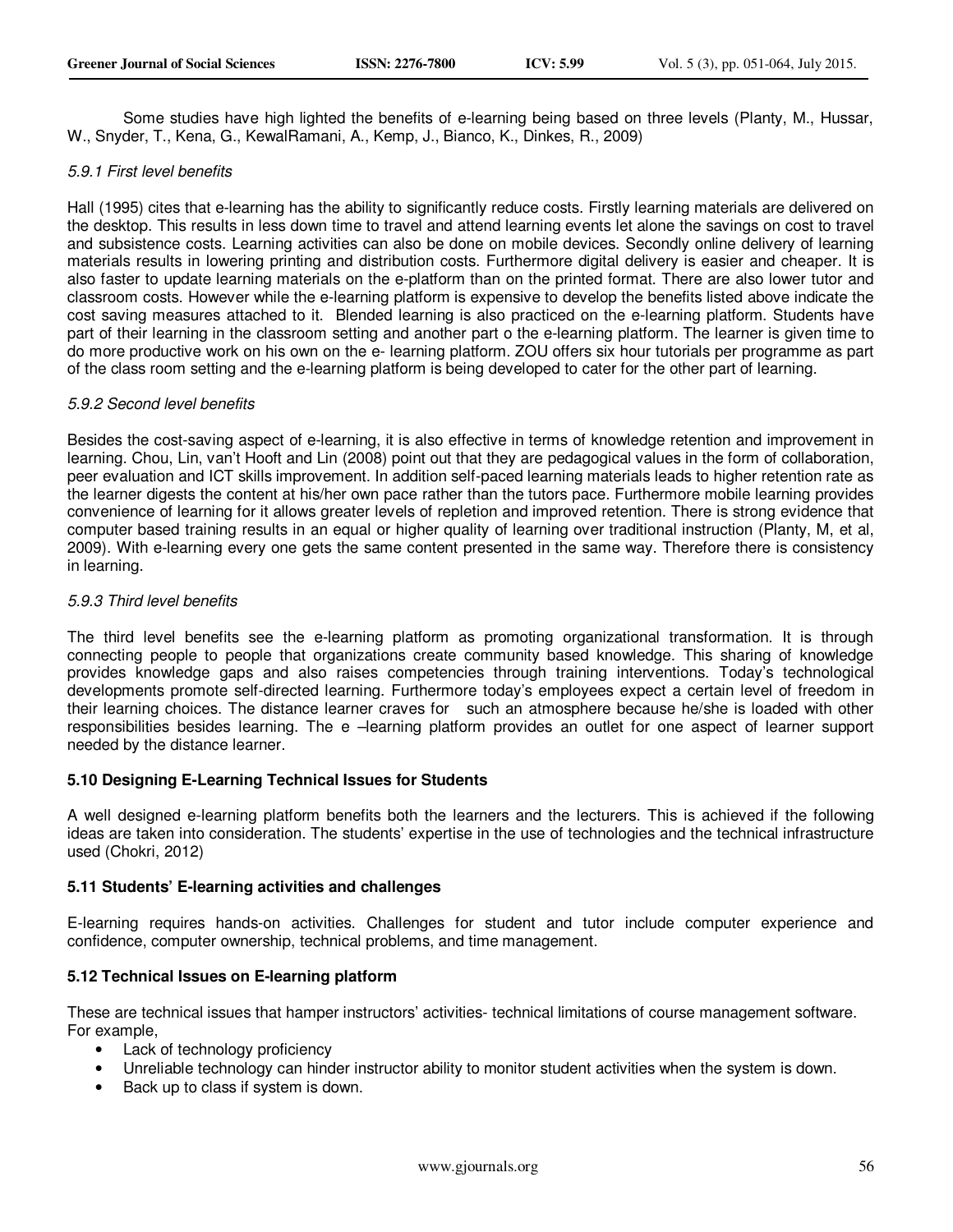#### **5.13 Challenges and solutions for the e-learning platform**

Andersson (2007) has established thirty-seven (37) factors that can inhibit and facilitate e- learning. These factors fall under eight categories such as student, teacher, institution, support, course, technology, costs and society (ibid). Table 2 highlights these factors.

#### **Table 2: Inhibiting and facilitating factors**

| <b>Student</b>                                                                                                                   | <b>Teacher</b>                                                                                                                                            |
|----------------------------------------------------------------------------------------------------------------------------------|-----------------------------------------------------------------------------------------------------------------------------------------------------------|
| Motivation<br>Conflicting priorities( time)<br>Academic confidence<br>Technological confidence<br>Learner style<br>Gender<br>Age | Technological confidence<br>New learning style confidence<br>Motivation and commitment<br>Qualification and competence<br>Time                            |
| <b>Technology</b>                                                                                                                | Course                                                                                                                                                    |
| Access<br>Software and interface design<br>Costs<br>Localisation                                                                 | Curriculum design<br>Pedagogical model<br>Subject matter<br>Teaching and learning activities<br>Flexibility (delivery mode)<br>Localisation               |
| <b>Institution</b>                                                                                                               | <b>Support</b>                                                                                                                                            |
| Knowledge management<br>Training of teachers and staff                                                                           | Support for students from faculty<br>Social support for students<br>Support from employer<br>Availability of educational resources<br>Support for faculty |
| Costs                                                                                                                            | <b>Society</b>                                                                                                                                            |
| Technology<br>Access rates<br>Tuition, course fees<br><b>Books</b><br>Institutional economy and funding                          | Role of teacher and student<br>Attitudes on e-learning and IT<br>Rules and regulations                                                                    |

Taken from Andersson, A. (2008)

Students' learning styles, computer expertise, access, costs, the curriculum design for the student and the presence of the computer laboratories in the regions need to be interrogated. In general, attitudes can either be positive or negative. People should perceive e-learning in a positive way if it is to succeed. Both the students and teachers should develop positive attitudes towards e-learning or else it becomes a major challenge in developing this particular platform.

Andersson (2008; 2007) mention that the challenges are hitched on issues such as support and guidance, flexibility, teaching and learning activities, access, academic confidence and localisation of content which we discuss below:

a) Support and Guidance: Support and guidance refers to support systems needed for students to go through their course. Intervention by the institution and support from the tutor and other staff are said to improve learning and pass rates (Simpson, 2004). The fact that students can access their exam results, timetables, assignments on the e-learning platform is a step in the right direction.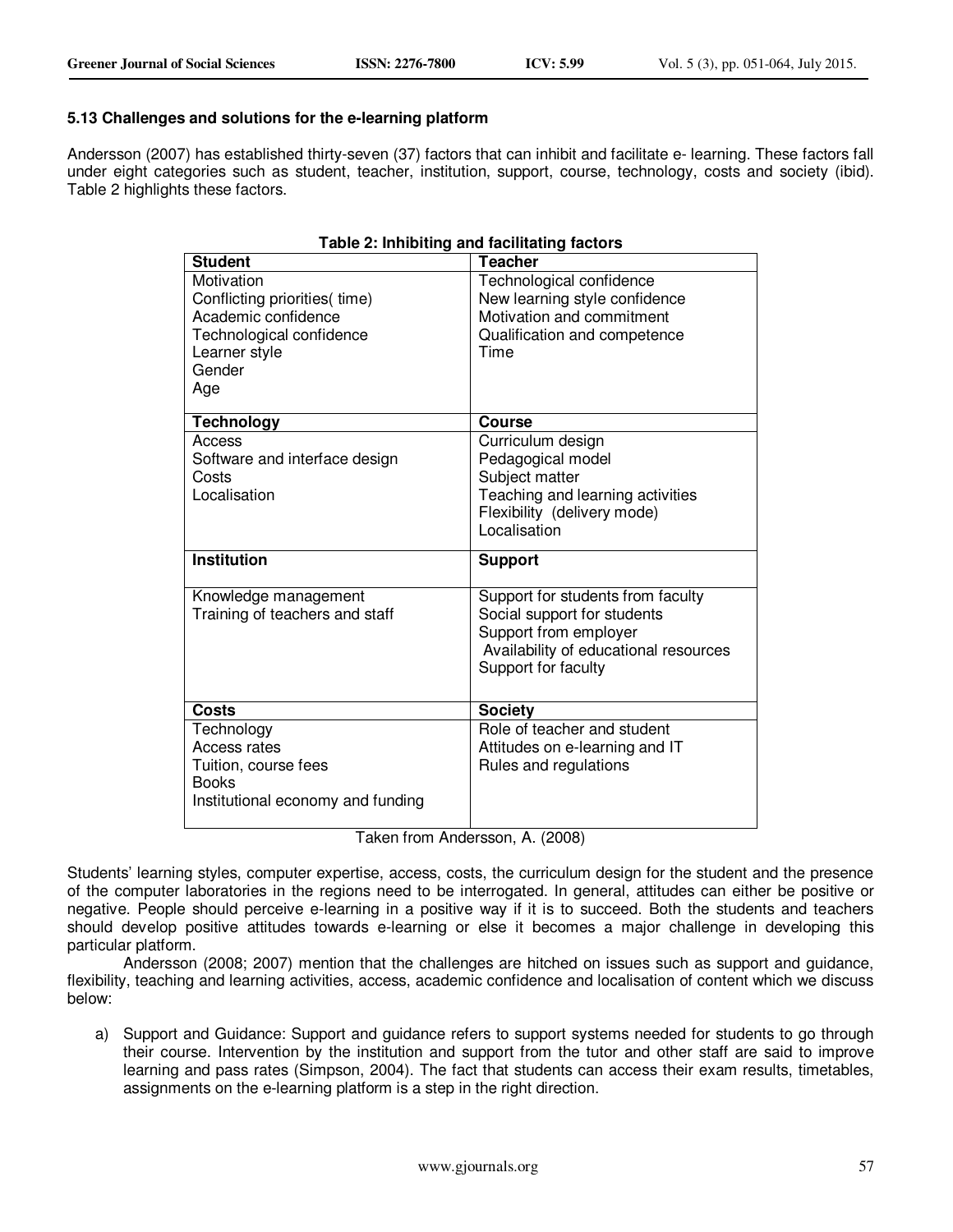- b) Flexibility: Flexibility in e-learning is seen in terms of being learning for anyone, anytime and anywhere (Broadbent, 2000). Furthermore emphasis is on self-paced learning allowing examinations to be taken when one wants and student being given the opportunity to choose the medium of content delivery (Pattern, 2000). Flexibility in course pace is important because the majority of students are working. Thus inflexible deadlines can be a problem. Another dimension of flexibility is seen in student's choice of the educational delivery mode. Students engage on e-learning activities and as such when they want on the e-learning platform.
- c) Teaching and Learning activities: Activities that affect students' performance are the level of interactivity, the level of collaboration, interaction with peers. According to Naidu (2006) the learning can be individual selfpaced online or offline or group based synchronous or asynchronous. The ZOU has created e-learning activities which students maybe accessing.
- d) Access: Chokri (2012) says that the ease of use of the technology determines the learners' attitude towards it. ZOU has computers nearly in most of its regions allowing access to students. However the quality of connectivity affects availability of the e-learning platform. The reliability of this connection and band width will affect the user's ability to access the content needed.
- e) Academic Confidence: Academic confidence of the students in most cases indicates how successful a learner will perform in a given course (Simpson, 2004).
- f) Localisation of Content: Content and experiences should be authentic and grounded in the learning context (Naidu, 2006). The images or symbols should be appropriate for the local culture.

The review has highlighted the extent of the challenges under study. We present the research methodology used in the next section.

# **6. METHODOLOGY**

The study used a qualitative approach using a case study design. A structured interview and a document analysis schedule were used to collect the data. Purposive sampling was used to identify the students and the lecturers who had used the e-platform from the four faculties of the ZOU. They were eight (8) students who participated in the study. Each one was identified by a number to ensure confidentiality. The researchers ensured that all ethical considerations were adhered to. Key informants from lecturers and some staff from the ICT department of ZOU totaling seven (7) were also interviewed to triangulate the students' data. According to Flick (2009) this enables the generation of appropriate descriptive information on the phenomenon under study. Data generated patterns from the interviews and the documents analysis were grouped into themes in line with Creswell's (2009) guidelines. The themes are presented in the next section.

# **7. RESULTS**

The results are presented in the order of the themes which emerged in the posed research questions.

# **7.1 What is the level of awareness of ODL students towards the e-learning platform?**

The eight ODL students who took part in the student were aware of the ZOU e-learning platform. The identified themes in this section indicate the level of awareness. Table 3 shows the five themes which show how the students use the e-platform. More students use it for research purposes when doing their projects.

| <b>Students</b> | <b>Access</b><br><b>Books</b> | <b>Access</b><br><b>Information</b> | <b>Access learning</b><br>activities through my<br>vista | Research         | <b>Access</b><br><b>Results</b> |
|-----------------|-------------------------------|-------------------------------------|----------------------------------------------------------|------------------|---------------------------------|
|                 | ↗                             |                                     |                                                          |                  |                                 |
| כי              |                               |                                     |                                                          | v                |                                 |
| o               |                               |                                     |                                                          | v                |                                 |
| -4.             |                               |                                     |                                                          | $\check{ }$<br>↗ | х                               |
| 5.              |                               |                                     |                                                          |                  |                                 |
| 6.              |                               |                                     |                                                          |                  |                                 |
| 7.              |                               |                                     |                                                          | $\check{ }$<br>⌒ |                                 |
| 8.              |                               |                                     |                                                          |                  |                                 |

**Table 3: Students use of E-Learning Platform at ZOU**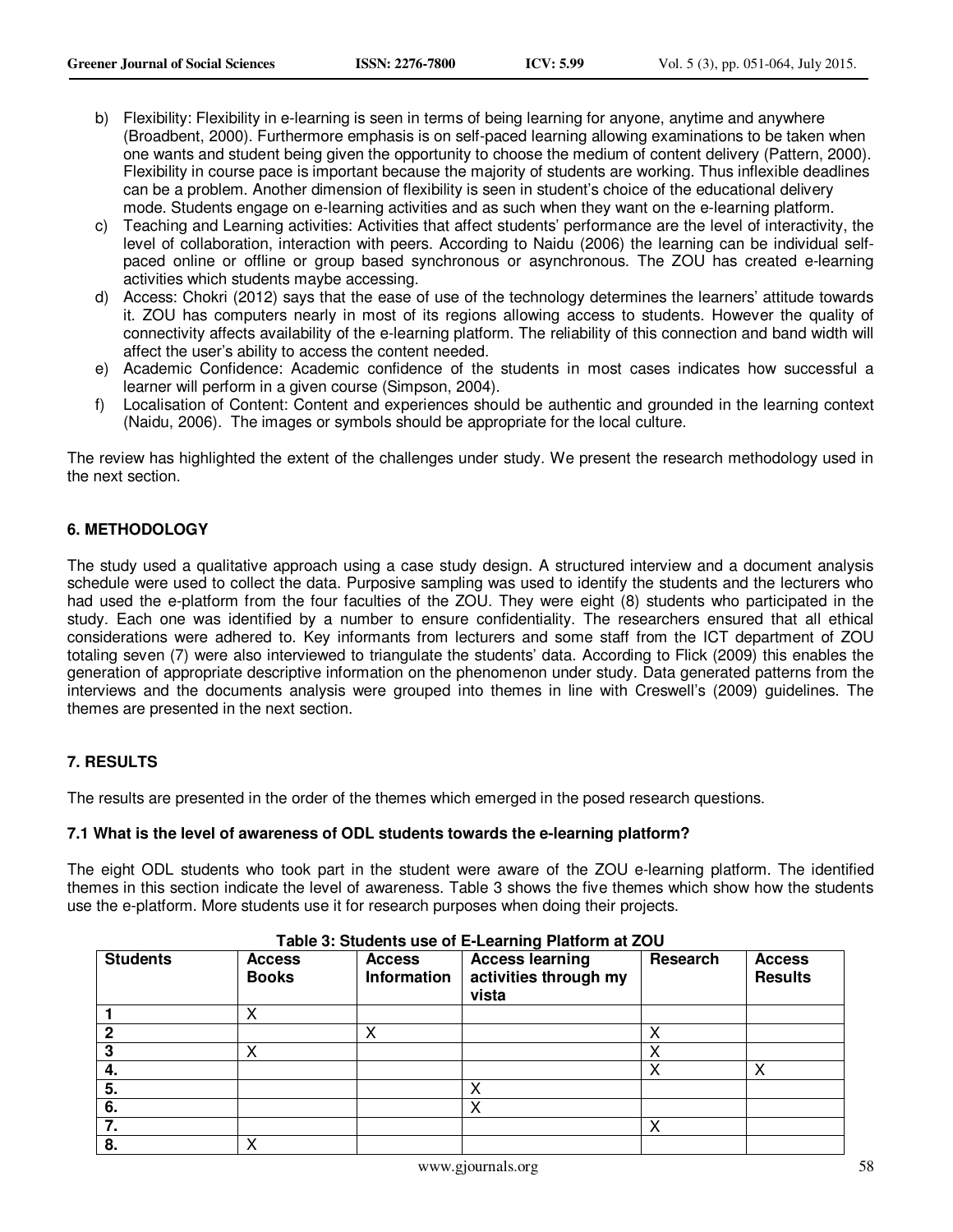The students also perceive the benefits of the e-platform as indicated in Table 4. There see time saving and access to current information as the major benefits.

| Table 4: Benefits of E-Learning |                                  |                                                 |                                  |                   |  |
|---------------------------------|----------------------------------|-------------------------------------------------|----------------------------------|-------------------|--|
| <b>Students</b>                 | Saves time/<br><b>Convenient</b> | <b>Interaction between</b><br>tutor and student | Access to current<br>information | Cost<br>effective |  |
|                                 |                                  |                                                 |                                  |                   |  |
| 2.                              |                                  |                                                 |                                  |                   |  |
| 3.                              |                                  |                                                 |                                  |                   |  |
|                                 |                                  |                                                 |                                  |                   |  |
| 5.                              |                                  |                                                 |                                  |                   |  |
| 6.                              |                                  | x                                               |                                  |                   |  |
|                                 |                                  |                                                 |                                  |                   |  |
| 8.                              |                                  |                                                 |                                  |                   |  |

#### **7.2 Have students been trained to use the e- learning platform?**

Most ODL students acknowledge being trained in the e-platform as shown in Table 5. However the quality of training limited their access to certain features of the ZOU e- learning platform.

| <b>Students</b> | <b>Yes</b> | <b>No</b> | <b>Not Sure</b> | <b>Not All</b> |
|-----------------|------------|-----------|-----------------|----------------|
|                 |            |           |                 |                |
| 2.              |            |           |                 |                |
| 3.              |            |           |                 |                |
| 4.              |            |           |                 |                |
| 5.              |            |           |                 |                |
| 6.              |            |           |                 |                |
|                 |            |           |                 | ↗              |
| 8.              |            |           |                 |                |

#### **Table 5: Training on E-Learning Platform for Students**

Table 6 also shows that lecturers have also been trained. The quality of their training has mainly been basics. This clearly shows that their ability to help students on the internet is greatly curtailed.

| <b>Lecturers</b> | Yes<br>but<br>more training | need   Yes for some   No | <b>Not All</b> | <b>Not Sure</b> |
|------------------|-----------------------------|--------------------------|----------------|-----------------|
|                  |                             |                          |                |                 |
| 2.               |                             |                          |                |                 |
| 3.               |                             |                          |                |                 |
| -4.              |                             |                          |                |                 |
| -5.              |                             |                          |                |                 |
| -6.              |                             |                          |                |                 |
|                  |                             |                          |                |                 |
| 8.               |                             |                          |                |                 |

# **Table 6: Training on E-Learning Platform for Lecturers**

Table 7 shows what has been the impact of the type of training provided by the ICT department. Two themes emerged; limited information and improvement on student learners.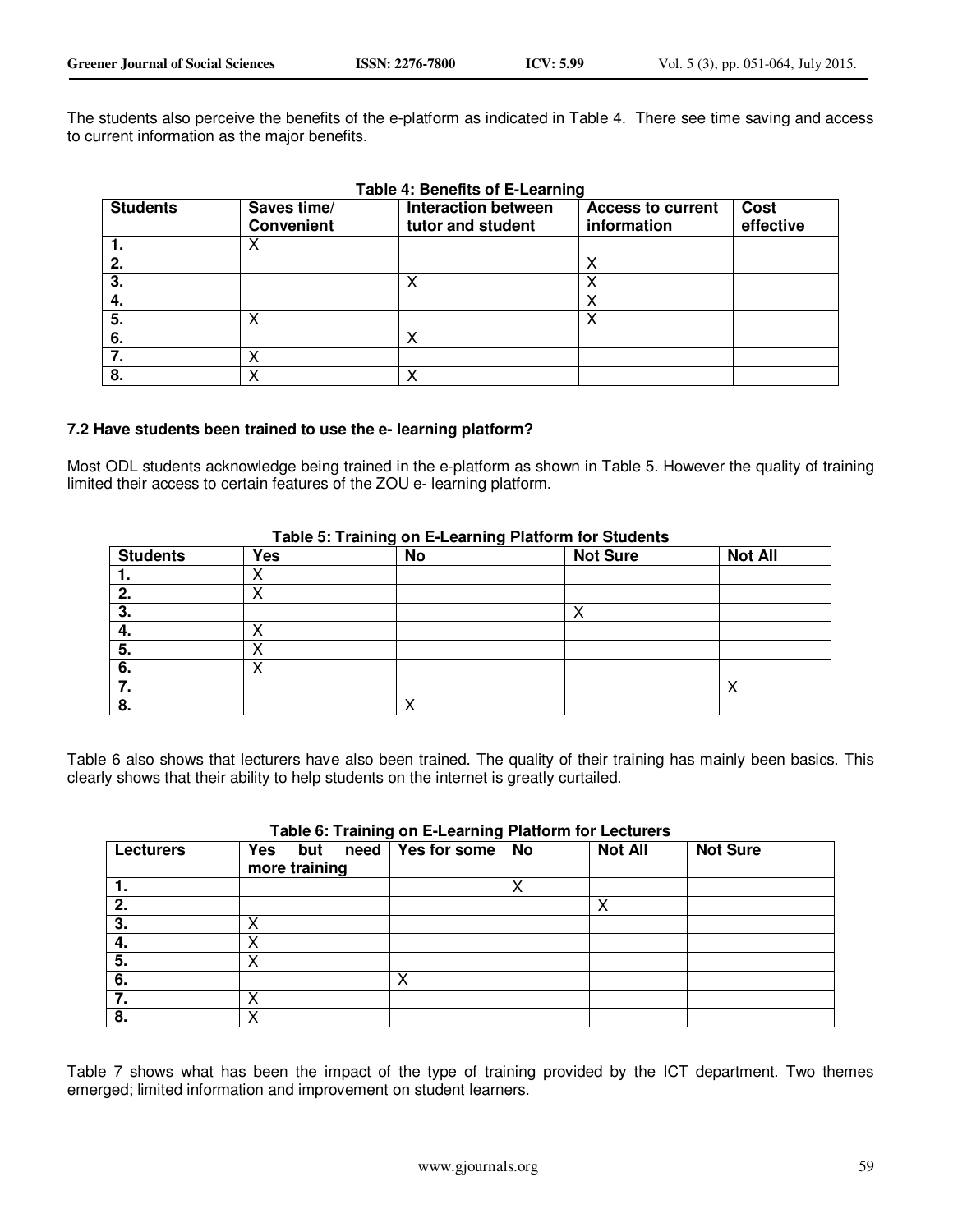| <b>Lecturers</b> | Limited<br><b>Information</b> | No Impact | Improvement<br>student<br><b>on</b><br>learners | <b>Submitting</b><br>assignments | Interaction<br>with<br>tutors/<br>students |
|------------------|-------------------------------|-----------|-------------------------------------------------|----------------------------------|--------------------------------------------|
|                  |                               |           |                                                 | Χ                                |                                            |
| 2.               |                               |           |                                                 |                                  | ۰                                          |
| 3.               | X                             |           |                                                 |                                  |                                            |
| 4.               |                               |           | х                                               |                                  |                                            |
| 5.               |                               |           | Χ                                               |                                  |                                            |
| 6.               | Χ                             |           |                                                 |                                  |                                            |
| 7.               |                               |           |                                                 |                                  |                                            |
| 8.               |                               |           | X                                               |                                  |                                            |

# **Table 7: Impact of E-Learning on Students at ZOU**

There is need for instructors to rethink and restructure tutorials. Instructors need technical and pedagogical training to improve tutorials on the e-platform. Instructors also need additional time to communicate with students and this can be achieved through the use the e-learning platform.

#### **7.3 What challenges do students face on the e-learning platform?**

All the three groups of respondents have faced challenges which we will analyse in this next section. Table 8 shows the challenges the students are facing on the e-learning platform.

|                  | able 8: Challenges of E-Learning on ZOU Platform: ODL students |                  |                                      |                     |                        |                     |
|------------------|----------------------------------------------------------------|------------------|--------------------------------------|---------------------|------------------------|---------------------|
| <b>Lecturers</b> | Accessibility                                                  | <b>Publicity</b> | Lack<br>οf<br>computers/<br>hardware | <b>Power</b><br>cut | Lack<br>of<br>training | <b>Connectivity</b> |
| 1.               | х                                                              |                  |                                      | X                   |                        |                     |
| 2.               |                                                                |                  |                                      |                     |                        | Χ                   |
| 3.               |                                                                |                  | Χ                                    |                     |                        |                     |
| 4.               |                                                                |                  |                                      |                     |                        | X                   |
| 5.               |                                                                |                  | х                                    |                     |                        | Χ                   |
| 6.               |                                                                | Χ                |                                      |                     |                        | X                   |
| 7.               |                                                                |                  |                                      |                     |                        | Χ                   |
| 8.               |                                                                |                  |                                      |                     |                        |                     |

#### **Table 8: Challenges of E-Learning on ZOU Platform: ODL students**

The seven key informants in table 9 confirm that they are challenges in the programme. They agree with the issue of connectivity as shown in theme 'lack/slow connectivity'.

#### **Table 9: Challenges on ZOU E-Learning Platform: Lectures and ICT staff**

| <b>Lecturers</b><br><b>ICT Staff</b> | & | Lack of training | Availability<br>of<br>platform | Time<br><b>Management</b> | Lack/Slow<br><b>Connectivity</b> | Not fully<br>utilized |
|--------------------------------------|---|------------------|--------------------------------|---------------------------|----------------------------------|-----------------------|
|                                      |   |                  |                                |                           |                                  |                       |
|                                      |   |                  |                                |                           |                                  |                       |
| З.                                   |   |                  |                                |                           |                                  |                       |
| -4.                                  |   |                  |                                |                           |                                  |                       |
| 5.                                   |   |                  | ↗                              |                           |                                  |                       |
| -6.                                  |   |                  |                                |                           |                                  |                       |
|                                      |   |                  |                                |                           |                                  |                       |

This is a summation of the challenges being faced by ODL students in Box 1: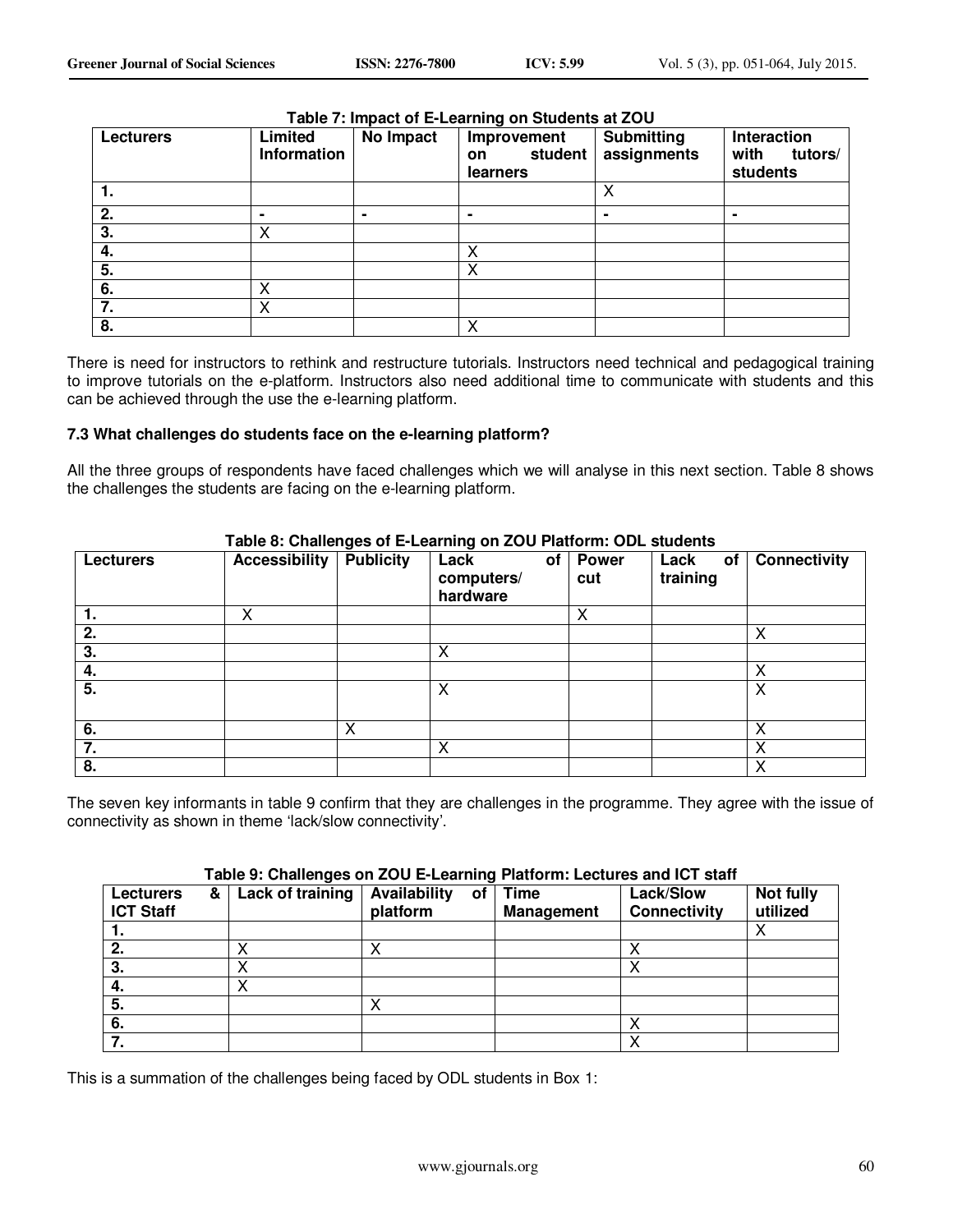#### **Box I: Challenges faced by the ODL students on the e-platform**

- Lack of adequate computers and confidence have been indicated as some of the challenges facing many of e-learning students at ZOU
- Many of the distance learners are adults who might not be quite prepared for technology experiences. Even those students who are comfortable using a computer might not possess all the necessary skills.
- Both tutors and students seem to have inadequate technology proficiency
- Both tutors and students have limited access to higher-end tools
- Access to enough bandwidth is also somehow limited
- Both tutors and students seem to lack time management skills and self-motivation as this impact on student performance in e-learning.
- Most frequently cited challenge of e-learning is the amount of time required to develop and maintain an e-learning course.

#### **7.4 What are the solutions to these challenges?**

ODL students proffered theses solutions in Table 10. Training is the major theme emerging from their responses. This theme was confirmed by the other groups and the key informants.

| <b>Students</b> | <b>Training</b> | <b>Increase</b><br><b>Publicity</b> | Partnership<br>with<br>other providers | Availability<br>οf<br><b>Computers</b> | Improved<br><b>Connectivity</b> |
|-----------------|-----------------|-------------------------------------|----------------------------------------|----------------------------------------|---------------------------------|
|                 |                 |                                     |                                        |                                        |                                 |
|                 |                 |                                     |                                        |                                        |                                 |
|                 |                 |                                     |                                        |                                        |                                 |
| 4.              |                 |                                     |                                        |                                        |                                 |
| -5.             |                 |                                     |                                        |                                        |                                 |
| 6.              |                 |                                     |                                        |                                        |                                 |
|                 |                 |                                     |                                        |                                        |                                 |
| 8.              |                 |                                     |                                        |                                        |                                 |

#### **Table 10: Improvement of ZOU E-Learning Platform: ODL Students**

Lecturers and ICT in Table 11 verify what the students are proposing.

#### **Table 11: Solution to Challenges on ZOU E-Learning Platform: ICT staff**

| <b>Lectures</b><br>& ICT staff | <b>Training</b> | <b>Developmen</b><br>Platform | Improving<br><b>Connectivity</b> | <b>Accessibility</b><br>Provision of<br>PC | <b>Awareness</b> | <b>Available</b><br>time to use<br>Platform |
|--------------------------------|-----------------|-------------------------------|----------------------------------|--------------------------------------------|------------------|---------------------------------------------|
| . .                            |                 |                               |                                  |                                            |                  |                                             |
| 2.                             |                 |                               |                                  |                                            |                  |                                             |
| 3.                             |                 |                               |                                  |                                            |                  |                                             |
| 4.                             | ◠               | ∧                             |                                  |                                            |                  |                                             |
| 5.                             |                 |                               |                                  |                                            | ↗                |                                             |
| 6.                             |                 |                               |                                  |                                            |                  |                                             |
|                                |                 |                               |                                  |                                            |                  |                                             |

The ICT department has a key role in the solution. They see the improvement of connectivity as the key to improving the e-platform. Table 12 provides three themes which capture their role. They all agreed that support for e- learning was very important to students.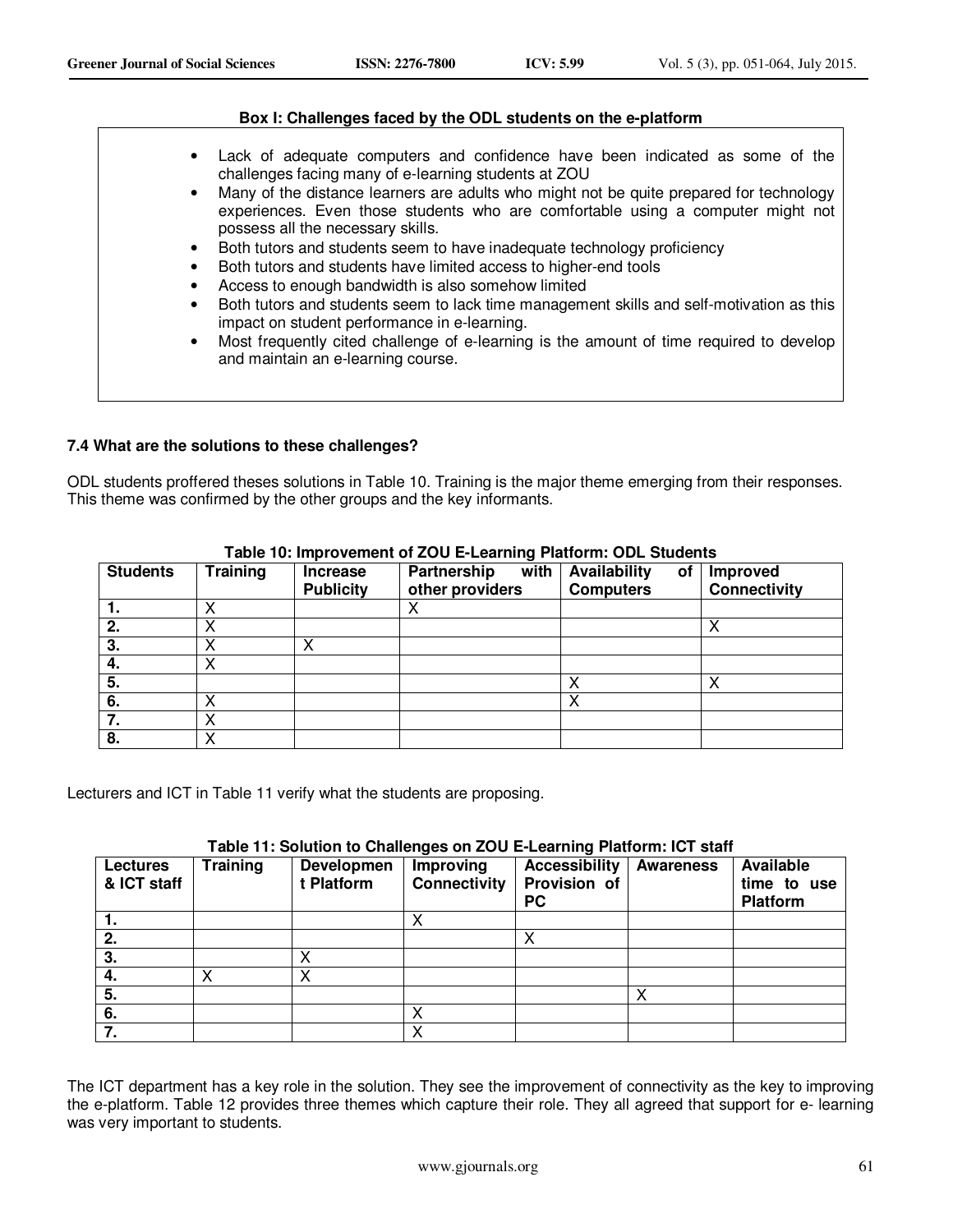| Table 12: ICT Role on ZOU E-Learning: Lecturers and ICT staff |                           |                |                       |  |  |  |  |
|---------------------------------------------------------------|---------------------------|----------------|-----------------------|--|--|--|--|
| <b>Lecturers &amp; ICT staff</b>                              | <b>Develop E-Learning</b> | <b>Support</b> | <b>E-</b> Train Users |  |  |  |  |
|                                                               |                           | Learning       |                       |  |  |  |  |
|                                                               |                           |                |                       |  |  |  |  |
|                                                               |                           |                |                       |  |  |  |  |
|                                                               |                           |                |                       |  |  |  |  |
|                                                               |                           |                |                       |  |  |  |  |
| 5.                                                            |                           |                |                       |  |  |  |  |
| - 6.                                                          |                           |                |                       |  |  |  |  |
|                                                               |                           |                |                       |  |  |  |  |

#### **Table 12: ICT Role on ZOU E-Learning: Lecturers and ICT staff**

Table 13 shows the other issues to be tackled by the e-learning platform. Of concern is the lack of mention of myVista by this category. This clearly indicates that lecturers and ICT staff need training in e-tutoring.

| <b>Lecturers &amp; ICT</b><br>staff | <b>Dissemination</b> My Vista<br>Learning<br>οf<br><b>Materials</b><br>Platform | <b>E-Library</b> | Communicate |
|-------------------------------------|---------------------------------------------------------------------------------|------------------|-------------|
|                                     |                                                                                 |                  |             |
| $\overline{2}$ .                    |                                                                                 |                  | X           |
| 3.                                  |                                                                                 |                  |             |
| 4.                                  |                                                                                 |                  |             |
| 5.                                  |                                                                                 |                  |             |
| 6.                                  |                                                                                 |                  |             |
| $\overline{7}$ .                    | X                                                                               |                  |             |

# **Table 13: ZOU E-Learning Platform: Lecturers and ICT staff**

These themes in Box 1 are the ones which need to be emphasised if students are to effectively use the e-learning platform.

#### **Box 2: Ways of Improving the E-learning Platform at ZOU**

- **1. Accessibility**
- **2. Positive Attitudes**
- **3. Student Time Allocation**
- **4. User Friendly**
- **5. Improved Connectivity**
- **6. Training**

#### **8. DISCUSSION**

This study sought to identify and analyse the challenges encountered by ZOU students who were using the Elearning platform. To achieve the above these research questions were posed: What is the level of awareness of ZOU students towards the e-learning platform? Have students been trained to use the e- learning platform? What challenges do students face on the e-learning platform? What are the solutions to these challenges? The discussion will follow the order of these research questions.

The generated themes clearly show that the ODL students were aware of the e-learning platform. This is shown by their knowledge of its benefits and also their use of certain sections of the platform. Students were using the e-learning platform for research purposes. This is contrary to Mason and Rennie (2006) who emphasise other activities like creating learning. The results show that the student usage is still at an elementary level. There is need to upgrade use to other activities like e-tutoring.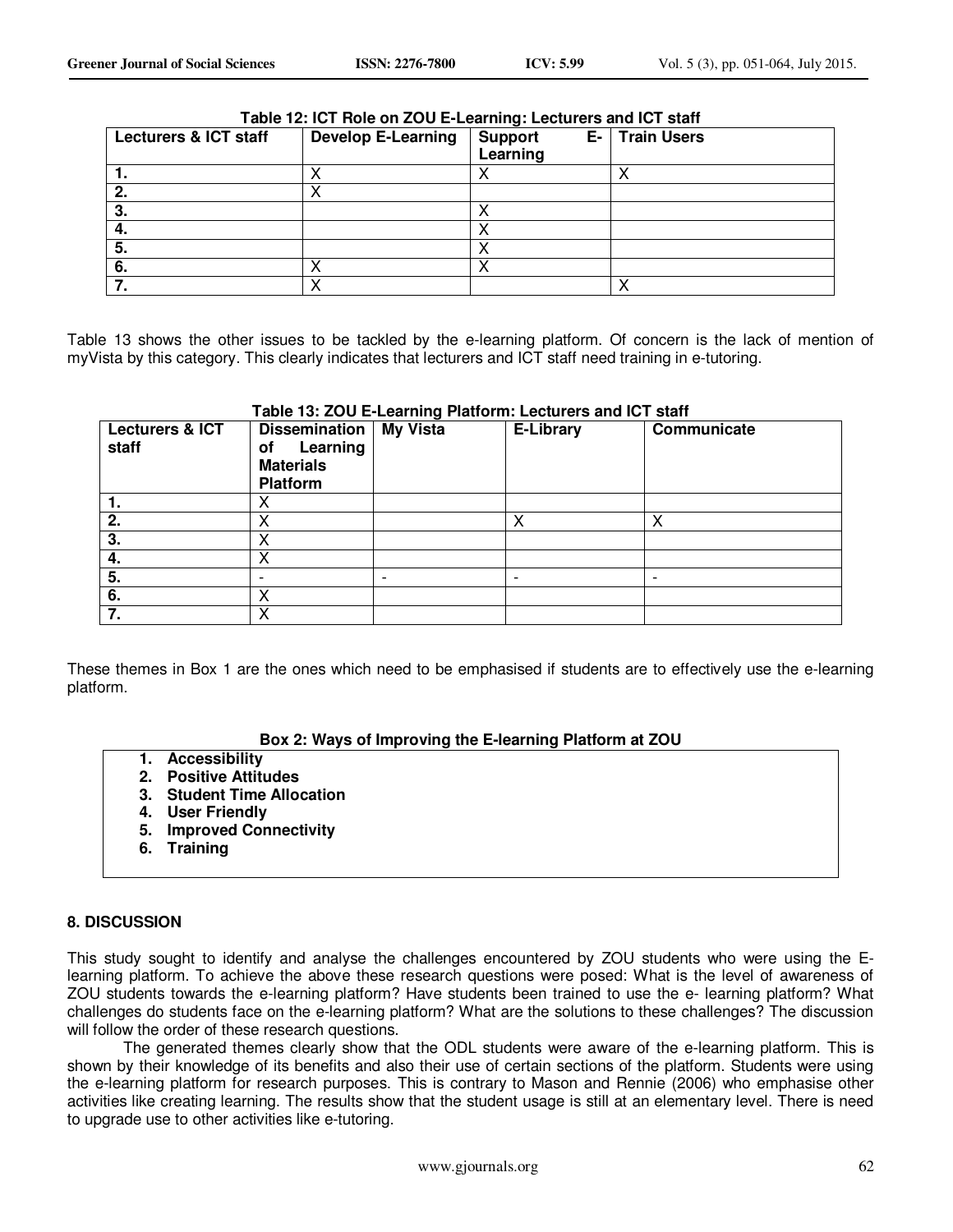The results show that students were trained in the use of the basic functions of the e-learning platform. This is not in agreement with Gunawardena's (1996) assertion that providers and users should be competent in the use of communication media. ZOU lecturers and ICT staff have not received training in myVista, an e-tutoring tool which enables synchronous and asynchronous communication to take place. ZOU is failing to accrue the benefits Hall (1995) suggests. All ODL students, lecturers and ICT staff should be capacitated as a matter of urgency. The results show that students face numerous challenges which must be taken into consideration when crafting an ICT policy. This situation is similar to Andersson's (2007) challenges. There is a significant link between the ODL students' lack of capacity training in using the e-learning platform and the large number of challenges they encounter. ZOU needs to provide students with enough time to use the e-platform.

The ODL students need to be given opportunities to provide solutions through various ways including using discussion forums on the e-platform. The types of solutions they have provided in this study are realistic and attainable.

#### **9. CONCLUSION**

We can conclude that ODL students are aware of the ZOU E-Learning platform and its benefits. However, this is at a basic level. The ODL students, lecturers and most ICT staff have no training in the myVista e-tutoring programme. Success rests on the fundamental requirements that instructors and students possess adequate technical skills to use e-learning tools. ZOU lecturers need to learn computer skills to become better teachers.

ODL students must be enabled to acquire computers at subsidized costs negotiated by their university. This will enable them to get much needed practice. ODL students face numerous challenges when using the e-learning platform. The biggest challenges are lack of access and time to use the platform. Lack of time has impeded students' abilities to gain adequate computer skills.

#### **10. RECOMMENDATIONS**

The study made the following recommendations:

- More orientation programmes be given on the e-learning platform with special emphasis on the numerous features of e-learning.
- All students should be trained in the use of the e-learning platform with emphasis on My vista.
- All lecturers and ICT staff must be trained in all aspects of the e-learning platform. Emphasis should be on the My vista programme.
- Students should have access to the laboratories. These should be opened in the evenings and during weekends to give students more time to communicate with their tutors and peers.
- ZOU must adjust its ICT policy to support the above recommendations.
- Further research need to be carried out on the benefits of e-learning in an African context.

# **REFERENCES**

- Anderson, A. (2008). Seven Major Challenges for E-learning in Developing Countries: A case study eBIT, Sri Lanka, *International Journal of Education and Development using Information and Communication Technology (IJEDICT)*, 2008, Vol .4, Issue 3, pp 45-62.
- Andersson, A. (2007). Beyond Student and Technology: Seven Pieces to Complete The E-Learning Jigsaw Puzzle in Developing Countries, *"30th Information Systems Research Seminar in Scandinavia,* IRIS#), Tampere, Finland, 2007, p.1330. http://www.cs.uta.fi/reports/dsarja. Accessed on 05.05.15.
- Anderson, J. and McCormick, R. (2005). *Ten Pedagogic Principals of E-learning, Observatory for New Technologies and Education* http://www.online-educa.com/OEB\_Newsportal/10-principles-of-successful-e-learning/ accessed on 18.06.15.

Broadbent, B. (2000). "Anyone, anywhere, anytime," *OH & S Canada* (16:8), pp 50-52.

- Burge, Liz. (1988). Beyond Andragogy: Some Explorations for Distance Learning Design. *Journal of Distance Education,* Vol 3, 1, 5-23.
- Chokri, B. (2012). Factors Influencing the Adoption of the E-Learning Technology In Teaching and Learning by Students of a University Class. *European Scientific Journal December edition* vol.8, No.28.
- Chou, C., Lin, C., van't Hooft, M. and Lin, Y. (2008). Factors Influencing the Participation and Perceptions of Asian K-12 Students in *Global Networked Learning* www.itdl.org/Journal/jul\_08/article04.htm accessed on 11.06.15.